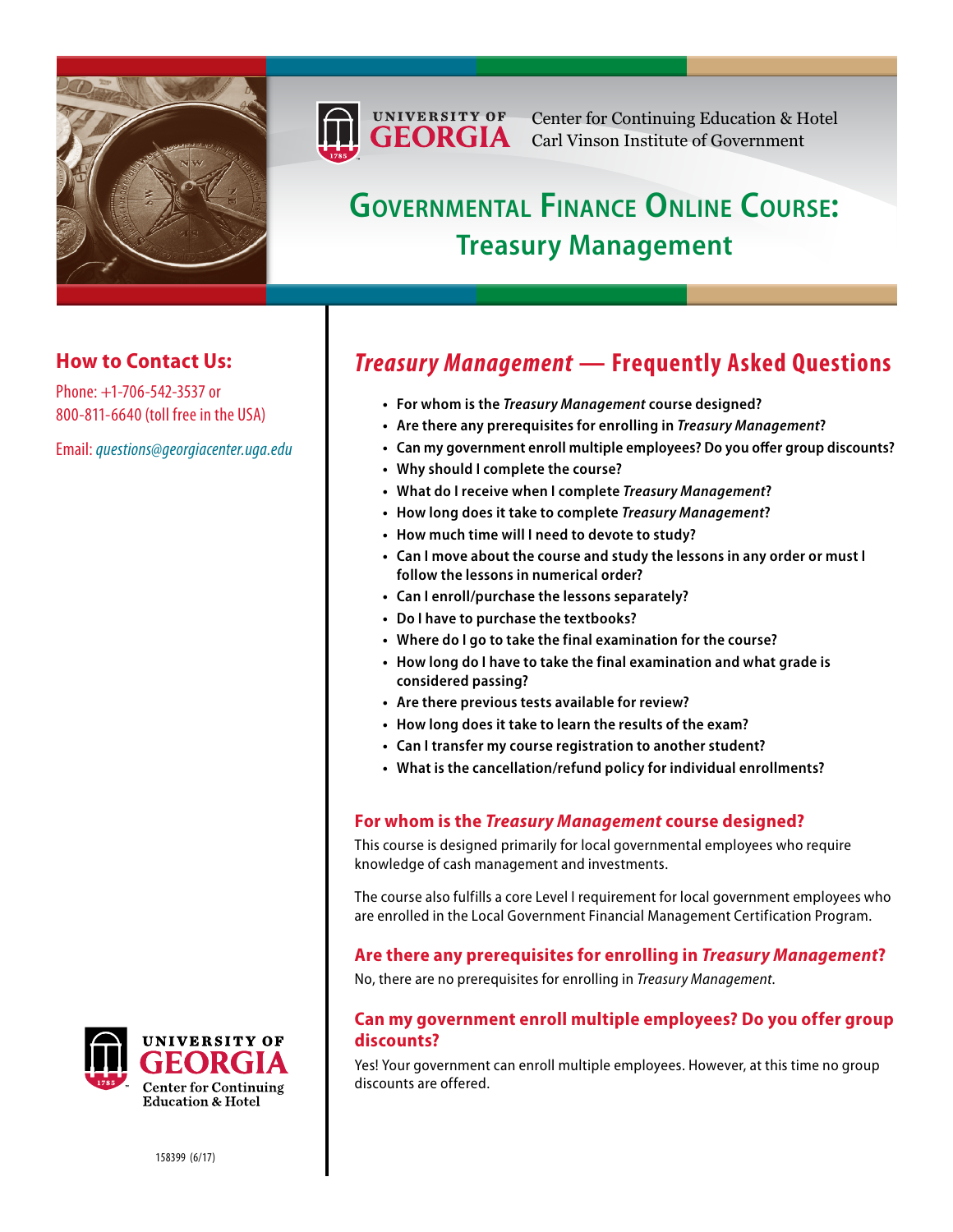#### <span id="page-1-0"></span>**Why should I complete the course?**

By completing *Treasury Management*, you will gain knowledge and skills that will familiarize you with the legal and political considerations and parameters within which a treasury management system functions. You will also learn how governments utilize investment economics and various investment alternatives. In addition, you will learn about banking systems and how they affect local government treasury management and the concepts of contracting for banking services.

*Treasury Management* meets a Level I core course requirement for local Georgia governmental employees in the *Finance Officer Certification Program*.

#### <span id="page-1-1"></span>**What do I receive when I complete** *Treasury Management***?**

Successful graduates of *Treasury Management* will receive 1.2 continuing education units ([CEUs](http://www.georgiacenter.uga.edu/about/ceu.phtml))/12 continuing professional education units (CPEs) from the University of Georgia. To meet CPE documentation requirements, University of Georgia CEU transcripts are available at any time upon written request.

#### <span id="page-1-2"></span>**How long does it take to complete** *Treasury Management***?**

One month (30 days) is allowed from the time that you register for the course. A one-month extension can be granted for a nominal fee (\$50 US). Contact *[student@](mailto:student@georgiacenter.uga.edu) [georgiacenter.uga.edu](mailto:student@georgiacenter.uga.edu)* for more details or [click here](https://webapps.georgiacenter.uga.edu/eRegistration/servlet/PersonInfo?eventNumber=67340) to pay for a one-time, 30 day extension.

#### <span id="page-1-3"></span>**How much time will I need to devote to study?**

Former students have reported spending nearly 1.5 study hours per lesson.

### <span id="page-1-4"></span>**Can I move about the course and study the lessons in any order or must I follow the lessons in numerical order?**

You must begin with lesson 1 and progress through each lesson as presented. Your successful completion of the applicable quizzes and/or matching exercises will allow you to progress (and access the online assessment tools) to the next lesson. Once you have successfully completed all of the lessons and the final matching exercise, you will have access to the final online course examination.

#### <span id="page-1-5"></span>**Can I enroll/purchase the lessons separately?**

In order to earn credit for *Treasury Management* and earn your CEUs or CPEs, the course must be taken in its entirety. The lessons are not sold separately.

#### <span id="page-1-6"></span>**Do I have to purchase the textbooks?**

No. A link to the textbook is provided in the course. You can choose to print out the textbook or complete the reading assignment online. Everything you need is built within the online course platform.

#### <span id="page-1-7"></span>**Where do I go to take the final examination for the course?**

The final examination is a part of the online course. Once you have completed all of the lessons and exercises, you will have access to the online exam.

## <span id="page-1-8"></span>**How long do I have to take each final examination and what grade is considered passing?**

You have up to 45 minutes to take the final examination in *Treasury Management*. Once you have completed the exam, saved and submitted your answers, you will receive immediate notification of your exam grade. A passing grade of no less than 70% is required. If you do not receive a grade of 70% or higher, you are eligible to take the examination one additional time at no additional cost. The 50 questions in the timed exam are selected from a test bank and each exam is different.